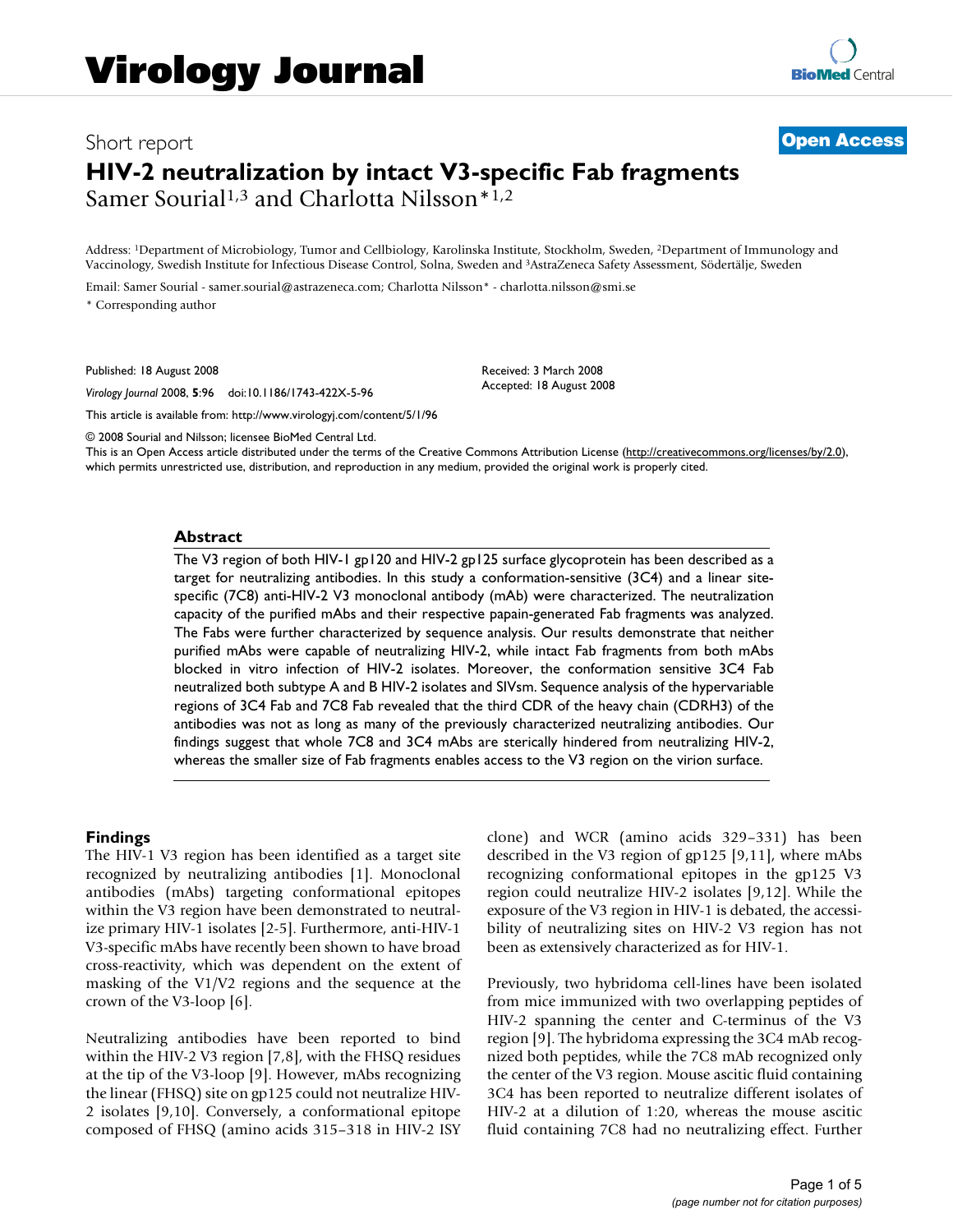characterization of the binding of these two mAbs to recombinant gp125 indicated that 3C4 is conformation sensitive while 7C8 binds to a linear site [13].

In this study, the HIV-2 neutralization capacity of protein A-purified 3C4 and 7C8 mAbs was analyzed. A neutralization assay employing phytohemagglutinin-stimulated PBMCs (peripheral blood mononuclear cells) was used [14]. Two-fold serial dilutions of mAb starting at 100 μg/ ml were incubated for one hour at 37°C with a minimum of 15 TCID $_{50}$  (50% tissue culture infectious dose) tissue culture supernatant from virus infected cells. PBMCs (105) were then added to the mix and incubated overnight at 37°C. The medium was changed with fresh IL-2 containing medium on the following day and on day 4. Seven days after infection, supernatants were collected and analyzed for HIV-2 antigen by a capture ELISA [15]. The neutralization concentration was defined as the concentration where a 80% reduction or more of optical density at 490 nm in the culture supernatant was seen as compare to the negative control (i.e.  $IC_{80}$ ). To determine the virus inoculum dose, a TCID $_{50}$  titration was performed in parallel to each neutralization experiment.

Contrary to what has been reported previously for 3C4, up to 100 μg/ml of the purified mAbs did not neutralize any of the HIV-2 isolates tested (data not shown). This could be explained by the fact that ascitic fluid contains > 10 mg/ml of mAb as well as other components that could alter the neutralization effect.

The lack of neutralization capacity displayed by both the linear-specific (7C8) and conformation-sensitive (3C4) antibodies may be related to the accessibility of the epitope recognized by these antibodies. Previous reports on the potent neutralization effect of Fabs compared to mAbs [16,17] prompted us to study the effect of the size of mAbs on HIV-2 neutralization capacity. Both 7C8 and 3C4 were digested using papain, and the different digestion products were separated using size-exclusion chromatography (Amersham Biosciences). Fab fragments were purified using Superose-12 and eluted in a single peak using 20 mM Tris buffer. Fractions from this peak were pooled and used in the neutralization assays. HIV- $2_{SBL669}$ is a CXCR4 co-receptor-using isolate belonging to subtype A. In contrast to the undigested mAbs, both 3C4 and 7C8 Fabs were capable of neutralizing the homologous HIV- $2_{\text{SBL669}}$  isolate (including the V3 sequence the mAbs were generated against) and the hetrologous CCR5 co-receptorusing laboratory-adapted isolate HIV-2 $_{K135}$ . Table 1 indicates the concentrations of 3C4 and 7C8 Fabs required to neutralize HIV-2 as determined on at least two different occasions. HIV- $2_{SBL6669}$  and HIV- $2_{K135}$  could be neutralized by both 7C8 and 3C4 Fabs, where 3C4 Fab was capable of viral neutralization at as low a concentration as 0.16 μg/ml. The concentration of 3C4 Fab required for neutralization was dependent on the virus inoculum dose, whereas 0.63 μg/ml of 7C8 Fab was required in the cases where neutralization was observed. In all the neutralization assays, the 3C4 Fab appeared to be twice as potent in neutralization as was the 7C8 Fab. Furthermore, all the primary isolates tested, regardless of co-receptor usage, were neutralized by the 3C4 Fab. Since the neutralization sites recognized by 3C4 are conserved in both HIV-2 and SIV, the neutralization of  $\text{SIV}_{\text{sm}}$  was also assessed.  $\text{SIV}_{\text{sm}}$ was as efficiently neutralized by the 3C4 Fab as the other HIV-2 isolates tested.

The level of neutralization varied depending on the quality of the Fab produced by the papain digestion, where the

|                            | <b>Virus</b> |                                  |             |                     | <b>Fab Fragment</b>             |  |
|----------------------------|--------------|----------------------------------|-------------|---------------------|---------------------------------|--|
| Isolate                    | Subtype      | Coreceptor<br>usage <sup>+</sup> | $TCID_{50}$ | 7C8<br>$(\mu$ g/ml) | 3C <sub>4</sub><br>$(\mu g/ml)$ |  |
| $HIV-2$ <sub>SBL6669</sub> | A            | CCR3, CXCR4                      | 42          | 0.63                | 0.31                            |  |
|                            |              |                                  | 15          | 0.63                | < 0.16                          |  |
| $HIV-2K135$                | unknown      | $CCR5*$                          | 435^        | ۰                   | 6.25                            |  |
|                            |              |                                  | 18          | 0.63                | 0.31                            |  |
| $HIV-2_{1682}$             | A            | CCRI, CCR3, CCR5                 | 28          | ۰                   | 6.25                            |  |
| $HIV-2_{1653}$             | B            | CCR <sub>5</sub>                 | 18          | ۰                   | 6.25                            |  |
| HIV-2 <sub>2298</sub>      | A            | CCR <sub>5</sub>                 | 18          | ۰                   | 12.50                           |  |
| $SIV_{sm}$                 | n/a          | CCR5, BOB                        | 44          | ۰                   | 3.13                            |  |

Table 1: *In vitro virus neutralization exhibited by 7C8 Fab and 3C4 Fab fragments given as the concentration of Fab needed for IC<sub>80</sub>* **neutralization.**

+ Co-receptor usage according to Mörner et al. [11] and Vödrös et al. [30].

\* Determined by Jose M. Marcelino (personal communication).

n/a Not applicable.

^ Very high virus inoculum dose.

- No neutralization observed up to 100 μg/ml.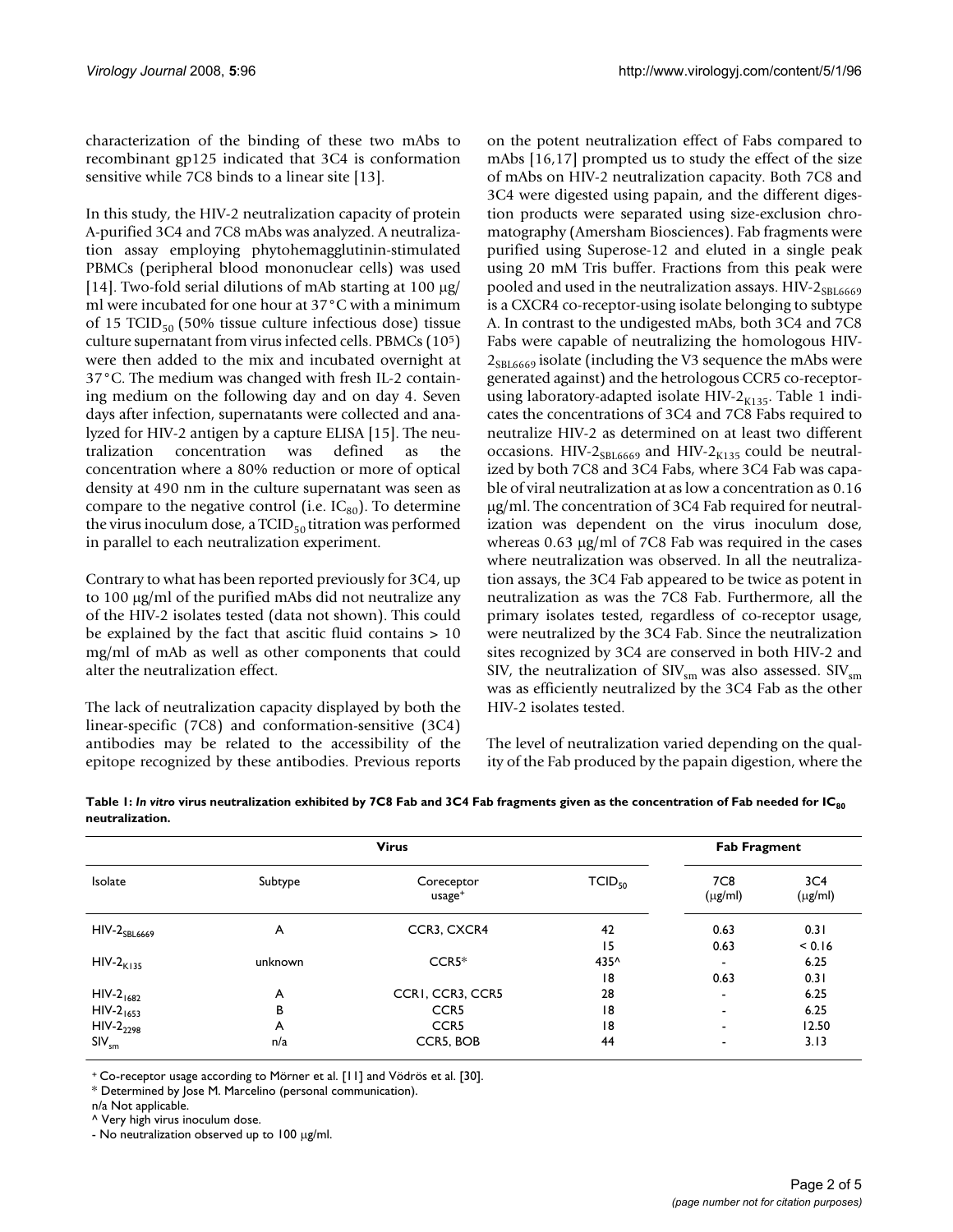a)  $A_{280nm}$ I II III III I. Undigested antibody<br>II. Fab Fab III. Over-digested Fab IV. Fc fragment II I 1 2 3 4 5 47 kDa 37 kDa IV File El Helathi hi hi Fractions 四 四 四 四 四 四 四 四  $\begin{array}{|c|c|c|c|}\n\hline\n & 12345\n\end{array}$ 

b)



#### Figure 1

**Fab production, purification and sequencing**. *A*. Chromatogram of separation of papain digestion products using Superdex-75. The undigested mAb (I) is eluted first, followed by the Fab fragments (II & III) and the Fc fragments along with other small digestion products (IV) are collected last. *Bottom right:* Analysis of fractions 1–5 on 10% SDS gel demonstrate separation of the Fab fragments (47 kDa) from the over-digested Fab fragments (≈ 37 kDa). *Top right:* Schematic diagram of mAb digestion by papain as previously described in literature [18]. The bold arrow indicates were papain digests primarily before the cysteinebridges on mAb (I). The papain can also digest the Fab fragment produced (II), as indicated by dashed arrow. The digested Fab (III) may be missing one of the Fv regions. *B*. The variable regions of 7C8 and 3C4 heavy and light chains, are aligned respectively. The CDR regions as indicated by immunoglobulin superfamily database<http://imgt.cines.fr>[31] are shaded.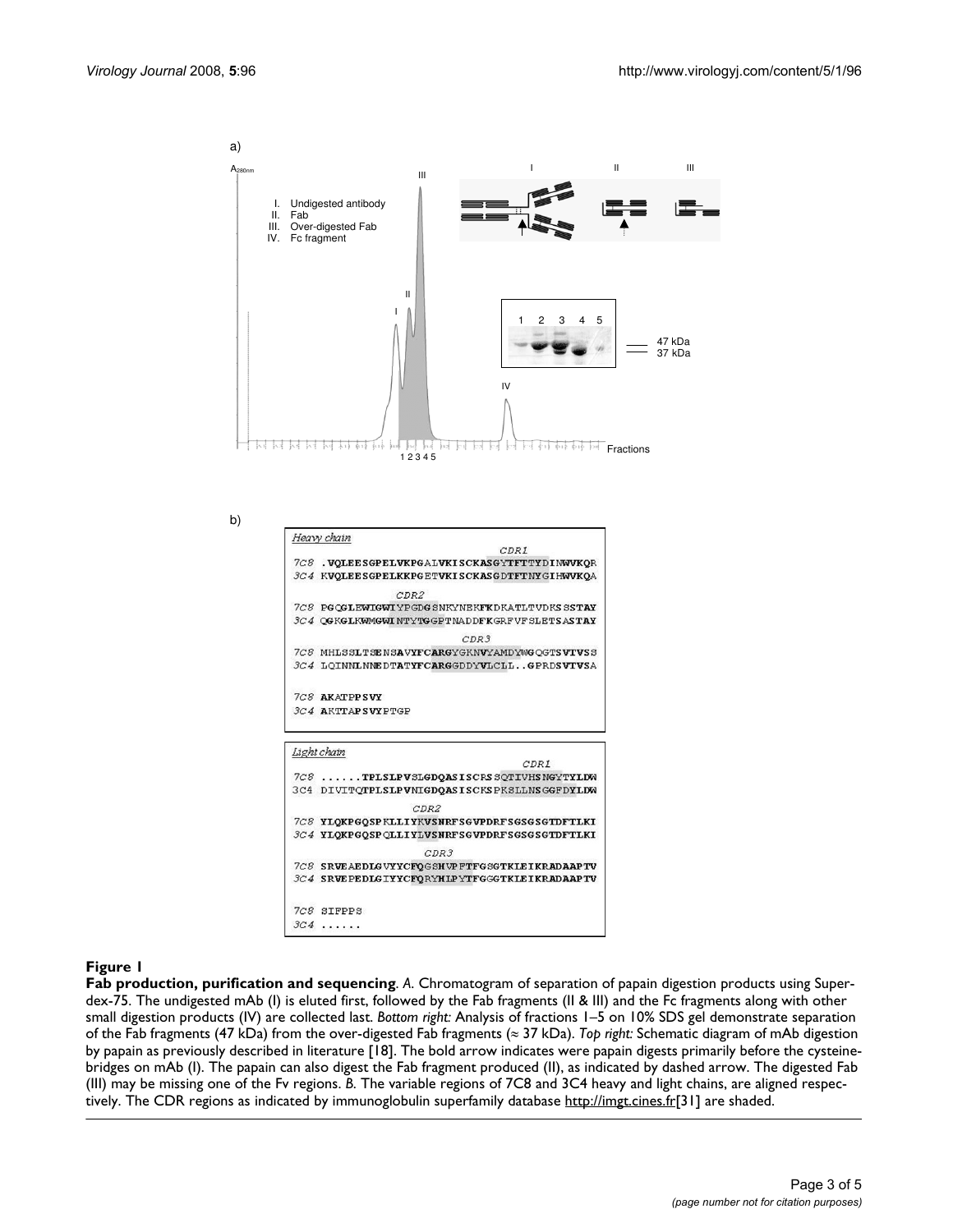digestion efficiency varied between experiments. To further analyze the variation in neutralization efficiency of the generated Fab fragments, Superdex 75 size-exclusion chromatography column was used. Figure 1A depicts the separation of digestion products, where Fabs (peak II) are separated from over-digested Fab fragments (peak III). Fab fragments of molecular weight ~47 kDa were capable of neutralizing HIV-2, whereas over-digested Fab fragments with a lower molecular weight of ~37 kDa were not (data not shown). The preferential papain digestion sites on antibodies is illustrated in the schematic diagram in Figure 1A. As previously described, over-digestion by papain can release Fv from Fab fragments [18,19], producing a digested Fab fragment incapable of viral neutralization.

The mechanism underlying the more potent neutralizing effect of Fab fragments has been previously correlated with the smaller size of Fab fragments compared to the size of whole IgG, where steric factors could limit the accessibility to neutralizing epitopes [16]. Previous reports have also described different neutralization mechanisms between mAbs and Fabs at the attachment or fusion of the virus with target cells [20,21].

To characterize the Fab fragments, the variable regions of 7C8 and 3C4 were sequenced according to their subtypes. Sub-typing of 7C8 and 3C4 revealed that both mAbs have kappa light chains and that they belong to subtypes IgG1 and IgG2a, respectively. Alignment of 7C8 and 3C4 variable regions (Figure 1B) indicated that the light chains of both Fabs are more conserved (93% identity) than the heavy chain (53% identity). The predicted CDR loops are indicated in Figure 1B, where the CDR3 loop of 7C8 and 3C4 heavy chains consists of 13 and 11 residues, respectively.

The third CDR of the heavy chain (CDRH3) of an antibody plays a distinctive role in determining antibody specificity [22]. Sequence analysis of 7C8 CDRH3 revealed a comparatively long region of 13 amino acids (aa), whereas the average length of CDRH3 in mice is between 8 and 9 aa and <11% of mice antibodies have a CDRH3 length of >13 aa [22,23]. Most human anti-gp120 antibodies have CDRH3 of >15 aa [24], as exemplified by the neutralizing mAbs/Fab, 17b, b12, 2F5, and X5 which recognize different epitopes on gp120 and have CDRH3 lengths of 19, 18, 22, and 22 aa respectively [25-29]. Therefore, we do not believe that the comparatively longer CDRH3 regions of 3C4 and 7C8 would play a strong role in the viral neutralization.

In conclusion, a confirmation sensitive HIV-2 V3 specific Fab was shown to neutralize both HIV-2 A and B subtypes and  $\text{SIV}_{\text{sm}}$ . Further analyses indicate that the smaller size of intact Fab fragments may be a determining factor for HIV-2 V3-specfic viral neutralization. These results could provide clues to small molecule anti-HIV inhibitors.

# **Competing interests**

The authors declare that they have no competing interests.

# **Authors' contributions**

SS participated in the design of the study, performed the mAb and Fab preparations and their characterization, analysed the data and drafted the manuscript, CN participated in the design of the study, performed the neutralization assays, analysed the data and helped to draft the manuscript. Both authors have read and approved the final manuscript.

## **Acknowledgements**

The study was supported by the Karolinska Institute, Stockholm, Sweden.

### **References**

- 1. Huber M, Trkola A: **[Humoral immunity to HIV-1: neutraliza](http://www.ncbi.nlm.nih.gov/entrez/query.fcgi?cmd=Retrieve&db=PubMed&dopt=Abstract&list_uids=17598812)[tion and beyond.](http://www.ncbi.nlm.nih.gov/entrez/query.fcgi?cmd=Retrieve&db=PubMed&dopt=Abstract&list_uids=17598812)** *J Internal Med* 2007, **262:**5-25.
- 2. Binley JM, Wrin T, Korber B, Zwick MB, Wang M, Chappey C, Steigler G, Kunert R, Zolla-Pazner S, Katinger H, Petropoulos CJ, Burton DR: **[Comprehensive cross-clade neutralization analysis of a panel](http://www.ncbi.nlm.nih.gov/entrez/query.fcgi?cmd=Retrieve&db=PubMed&dopt=Abstract&list_uids=15542675) of anti-human immunodeficiency virus type 1 monoclonal [antibodies.](http://www.ncbi.nlm.nih.gov/entrez/query.fcgi?cmd=Retrieve&db=PubMed&dopt=Abstract&list_uids=15542675)** *J Virol* 2004, **78:**13232-13252.
- 3. Conley AJ, Gorny MK, Kessler JA II, Boots LJ, Ossorio-Castro M, Koenig S, Lineberger DW, Emini EA, Williams C, Zolla-Pazner S: **[Neutralization of primary human immunodeficiency virus](http://www.ncbi.nlm.nih.gov/entrez/query.fcgi?cmd=Retrieve&db=PubMed&dopt=Abstract&list_uids=7933081) type 1 isolates by the broadly reactive anti-V3 monoclonal [antibody, 447-52D.](http://www.ncbi.nlm.nih.gov/entrez/query.fcgi?cmd=Retrieve&db=PubMed&dopt=Abstract&list_uids=7933081)** *J Virol* 1994, **68:**6994-7000.
- 4. Zolla-Pazner S, Zhong P, Revesz K, Volsky B, Williams C, Nyambi P, Gorny MK: **[The cross-clade neutralizing activity of a human](http://www.ncbi.nlm.nih.gov/entrez/query.fcgi?cmd=Retrieve&db=PubMed&dopt=Abstract&list_uids=15588347) [monoclonal antibody is determined by the GPGR V3 motif](http://www.ncbi.nlm.nih.gov/entrez/query.fcgi?cmd=Retrieve&db=PubMed&dopt=Abstract&list_uids=15588347) [of HIV type 1.](http://www.ncbi.nlm.nih.gov/entrez/query.fcgi?cmd=Retrieve&db=PubMed&dopt=Abstract&list_uids=15588347)** *AIDS Res Hum Retroviruses* 2004, **20:**1254-1258.
- 5. Gorny MK, Revesz K, Williams C, Volsky B, Lauder MK, Anyanywe CA, Krachmarov C, Kayman SC, Pinter A, Nadas A, Nyambi PN, Mascola JR, Zolla-Pazner S: **[The V3 loop is accessible on the surface](http://www.ncbi.nlm.nih.gov/entrez/query.fcgi?cmd=Retrieve&db=PubMed&dopt=Abstract&list_uids=14963135) [of most human immunodeficiency virus type 1 primary iso](http://www.ncbi.nlm.nih.gov/entrez/query.fcgi?cmd=Retrieve&db=PubMed&dopt=Abstract&list_uids=14963135)[lates and serves as a neutralization epitope.](http://www.ncbi.nlm.nih.gov/entrez/query.fcgi?cmd=Retrieve&db=PubMed&dopt=Abstract&list_uids=14963135)** *J Virol* 2004, **78:**2394-2404.
- 6. Krachmarov CP, Honnen WJ, Kayman SC, Gorney MK, Zolla-Pazner S, Pinter A: **[Factors determining the breadth and potency of](http://www.ncbi.nlm.nih.gov/entrez/query.fcgi?cmd=Retrieve&db=PubMed&dopt=Abstract&list_uids=16809318) [neutralization by V3-specific human monoclonal antibodies](http://www.ncbi.nlm.nih.gov/entrez/query.fcgi?cmd=Retrieve&db=PubMed&dopt=Abstract&list_uids=16809318) derived from subjects infected with clade A and clade B [strains of human immunodeficiency virus type 1.](http://www.ncbi.nlm.nih.gov/entrez/query.fcgi?cmd=Retrieve&db=PubMed&dopt=Abstract&list_uids=16809318)** *J Virol* 2006, **80:**7127-7135.
- 7. Björling E, Broliden K, Bernardi D, Utter G, Thorstensson R, Chiodi F, Norrby E: **[Hyperimmune antisera against synthetic pep](http://www.ncbi.nlm.nih.gov/entrez/query.fcgi?cmd=Retrieve&db=PubMed&dopt=Abstract&list_uids=2068087)tides representing the glycoprotein of human ummundefi[ciency virus type 2 can mediate neutralization and antibody](http://www.ncbi.nlm.nih.gov/entrez/query.fcgi?cmd=Retrieve&db=PubMed&dopt=Abstract&list_uids=2068087)[mediated cytotoxic activity.](http://www.ncbi.nlm.nih.gov/entrez/query.fcgi?cmd=Retrieve&db=PubMed&dopt=Abstract&list_uids=2068087)** *Proc Natl Acad Sci USA* 1991, **88:**6082-6086.
- 8. Matsushita S, Matsumi S, Yoshimura K, Morikita T, Murakami T, Takatsuki K: **[Neutralizing monoclonal antibodies against](http://www.ncbi.nlm.nih.gov/entrez/query.fcgi?cmd=Retrieve&db=PubMed&dopt=Abstract&list_uids=7538171) [human immunodeficiency virus type 2 gp120.](http://www.ncbi.nlm.nih.gov/entrez/query.fcgi?cmd=Retrieve&db=PubMed&dopt=Abstract&list_uids=7538171)** *J Virol* 1995, **69:**3333-3340.
- 9. Björling E, Chiodi F, Utter G, Norrby E: **[Two neutralizing](http://www.ncbi.nlm.nih.gov/entrez/query.fcgi?cmd=Retrieve&db=PubMed&dopt=Abstract&list_uids=8120399) [domains in the V3 region in the envelope glycoprotein gp125](http://www.ncbi.nlm.nih.gov/entrez/query.fcgi?cmd=Retrieve&db=PubMed&dopt=Abstract&list_uids=8120399) [of HIV type 2.](http://www.ncbi.nlm.nih.gov/entrez/query.fcgi?cmd=Retrieve&db=PubMed&dopt=Abstract&list_uids=8120399)** *J Immunol* 1994, **152:**1952-1959.
- 10. McKnight A, Shotton C, Cordell J, Jones I, Simmons G, Clapham PR: **[Location, exposure, and conservation of neutralizing and](http://www.ncbi.nlm.nih.gov/entrez/query.fcgi?cmd=Retrieve&db=PubMed&dopt=Abstract&list_uids=8676486) nonneutralizing epitopes on human immunodeficiency virus [type 2 SU glycoprotein.](http://www.ncbi.nlm.nih.gov/entrez/query.fcgi?cmd=Retrieve&db=PubMed&dopt=Abstract&list_uids=8676486)** *J Virol* 1996, **70:**4598-4606.
- 11. Mörner A, Björndal A, Albert J, Kewalramani VN, Littman DR, Inoue R, Thorstensson R, Fenyö EM, Björling E: **[Primary human immu](http://www.ncbi.nlm.nih.gov/entrez/query.fcgi?cmd=Retrieve&db=PubMed&dopt=Abstract&list_uids=9971817)[nodeficiency virus type 2 \(HIV-2\) isolates, like HIV-1 isolates,](http://www.ncbi.nlm.nih.gov/entrez/query.fcgi?cmd=Retrieve&db=PubMed&dopt=Abstract&list_uids=9971817)**